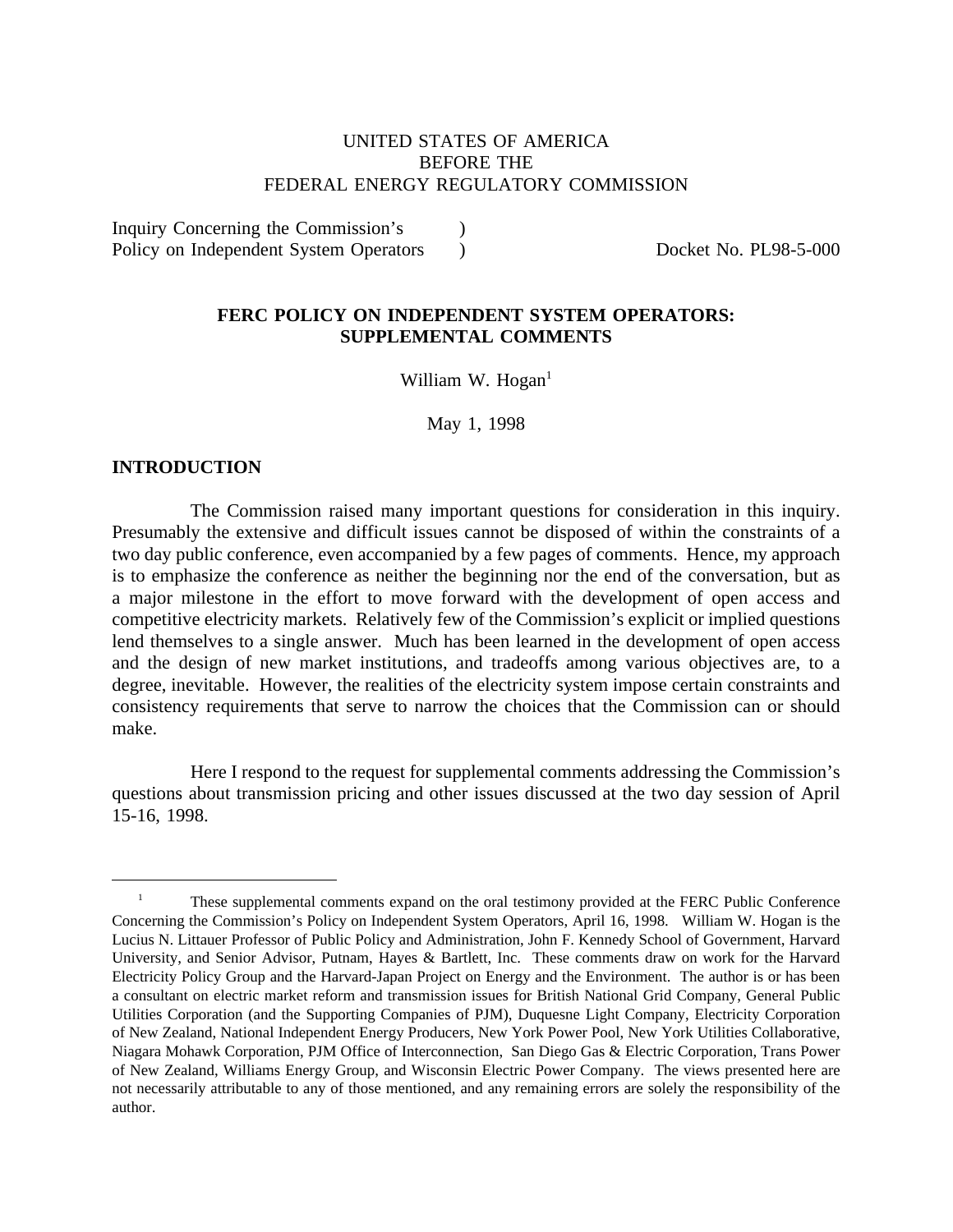#### **MANDATES AND SYSTEM OPERATIONS**

The development of Independent System Operators (ISOs) has proceeded steadily in the worldwide restructuring of electricity markets. There are significant advantages in this approach. One of the few clear conclusions is that there must be a system operator coordinating use of the transmission system. This control of the use of the transmission grid means control of the dispatch, at least at the margin, because adjusting the dispatch is the principal (or, in some cases, only) means of affecting the flow of power on the grid. That this system operator should also be independent of the existing electric utilities and other market participants is attractive in its simplicity in achieving equal treatment of all market participants. The ISO provides an essential service, but does not compete in the energy market.

There is a great deal of debate about the Commission's authority to mandate membership in an ISO, the need for such mandates, and the possibility that ISOs might be only a transitional arrangement. For example, participants at the conference discussed the notion that ownership of the wires (a GRIDCO) combined with system operations (an SO) could produce an independent TRANSCO that would be different from an ISO, or an alternative that might be precluded by an ISO.

On balance, I see the discussion of the TRANSCO option as a distraction from the main questions that should concern the Commission. Some of the comments at the conference could be interpreted as saying that mere establishment of a for-profit TRANSCO would dispense with the difficulties of evaluating the pricing and access rules for transmission and system operations. Apparently the argument was that through some type of incentive regulation, an independent TRANSCO would support a non-discriminatory, competitive electricity market that meets the Commission's goals. While we should keep our minds open to this possibility, we ought recognize that there is no known system of incentive regulation that could achieve this panacea. Such a brilliant innovation would be truly remarkable. The difficulties to be overcome would begin with the same set of problems that complicate the process of setting the rules for system operation. At the core is the uncomfortable reality that there is no simple definition of the output of the transmission system. Efficient transmission is far more than throughput--it is a complex service with many dimensions and substantial network interactions. Were this not true, there would probably be no need for a system operator in the first place.

An independent TRANSCO may be attractive, and it could be the next stage or the end stage. But developing incentive regulation for a TRANSCO will be a major challenge, pregnant with the danger that we could make the situation worse. The very complexities that dictate the need for a system operator mean that it will not be an easy matter to structure the rules for system operations, nor would it be easy to structure incentives for a monopoly to discover the rules on its own. Providing appropriate incentives for the transmission system is a major difficulty in restructured electricity systems around the world. Some problems might be different,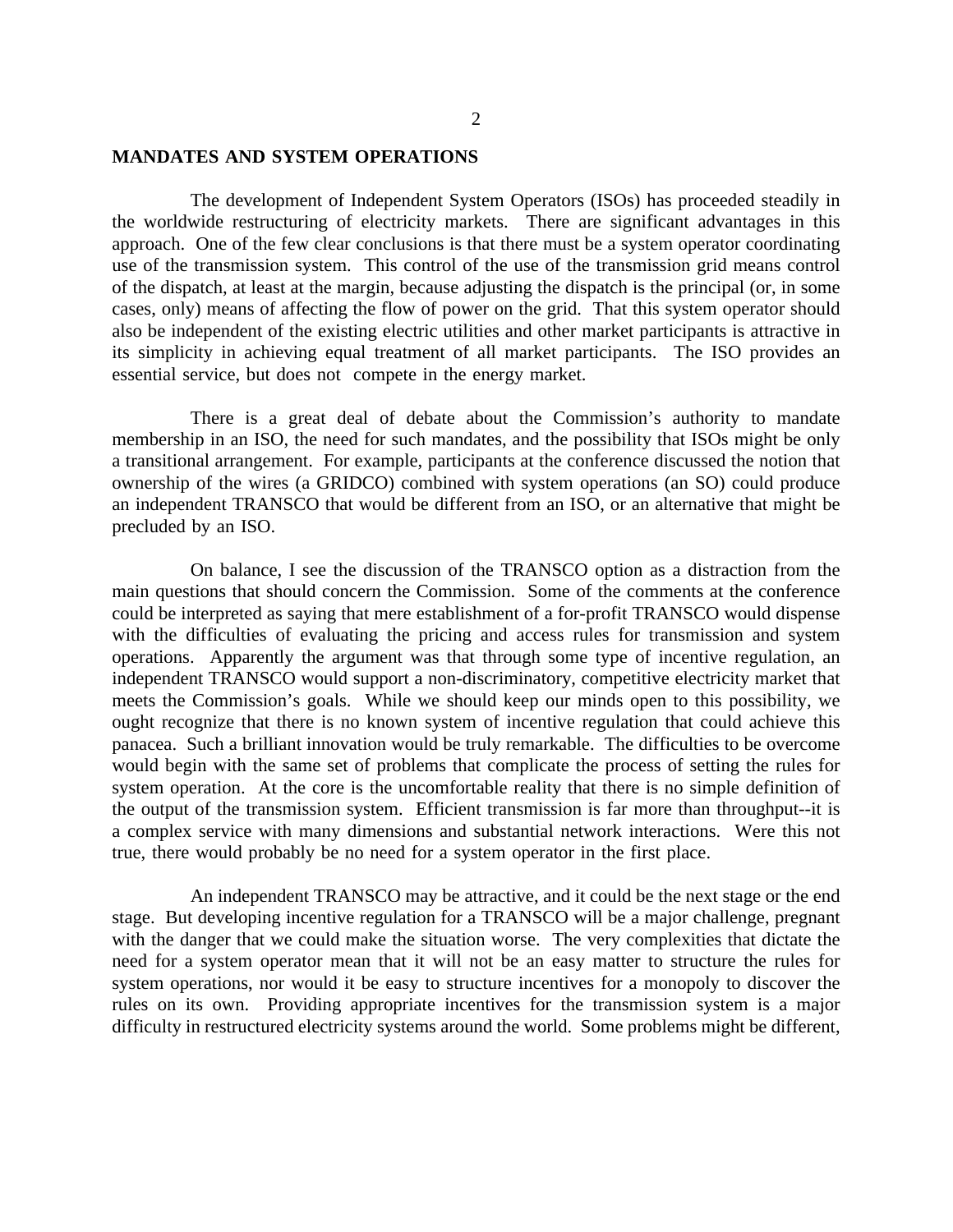such as the approach to providing incentives for grid maintenance and expansion, $2$  but all the puzzles about the operating rules would appear again in this new guise. It is not likely that the TRANSCO incentives could be developed so easily as to leave design of the system operation rules and pricing to the TRANSCO monopoly alone.

Far more likely is the outcome described by Fiona Woolf in her characterization of the TRANSCOs she has worked with in other countries.<sup>3</sup> Somewhere in the company will be a system operator that must be "ringed fenced" from the rest of the corporation, to have its own independent rules and pricing structures that support the public interest in a competitive market, not only the private interests of the monopoly TRANSCO. The Commission will face the task of evaluating and approving the rules for pricing and access. And this applies to the TRANSCOs that are embedded in the vertically integrated utilities, as well as to new independent TRANSCOs that might be divested from the utilities.

Whatever decision the Commission makes about its own authority and the desirability of mandating ISO membership, therefore, the TRANSCO option should be viewed as a complement and not a competitor. It should not deflect the Commission from the hard task of developing further the rules for pricing and access through system operations. It is clear that the Commission will have a major impact in its prescriptions concerning the appropriate structure and role of (I)SOs, whether independent or not, whether a TRANSCO or not. And the Commission should be more prescriptive. There is great confusion on this matter and the Commission is the most likely candidate for providing coherent guidance that would advance its objectives and avoid the worst mistakes.

#### **FLEXIBILITY AND PRICING**

One example of the confusion is in the parallel activities devoted to the discussion of ISOs, OASIS for transmission scheduling, NERC security coordinators for transmission line loading relief, and the Commission's own Capacity Reservation Tariff (CRT) proposals. Although these packages tend to be discussed in isolation, there is substantial overlap in that they all provide alternative approaches for the same core problem: rationing use of scarce transmission capacity. Furthermore, the approaches tend to be mutually inconsistent: some ISO models include bid-based economic dispatch; OASIS (in practice, if not in theory) is built around the flawed contract-path model; NERC's tagging rules and line loading relief procedures struggle with the contract path fiction, power flow realities, and the commercial complications of administrative curtailments; the CRT would move all the way to a point-to-point reservation system with economic rationing. We can't do all of these at the same time. And the attendant

<sup>&</sup>lt;sup>2</sup> William W. Hogan, "Transmission Investment and Competitive Electricity Markets," Center for Business and Government, Harvard University, April 1998.

<sup>&</sup>lt;sup>3</sup> Fiona Woolf, Cameron McKenna, comments on Panel 3, "Regulation, Governance, and Independence," FERC Public Conference Concerning the Commission's Policy on Independent System Operators, April 16, 1998.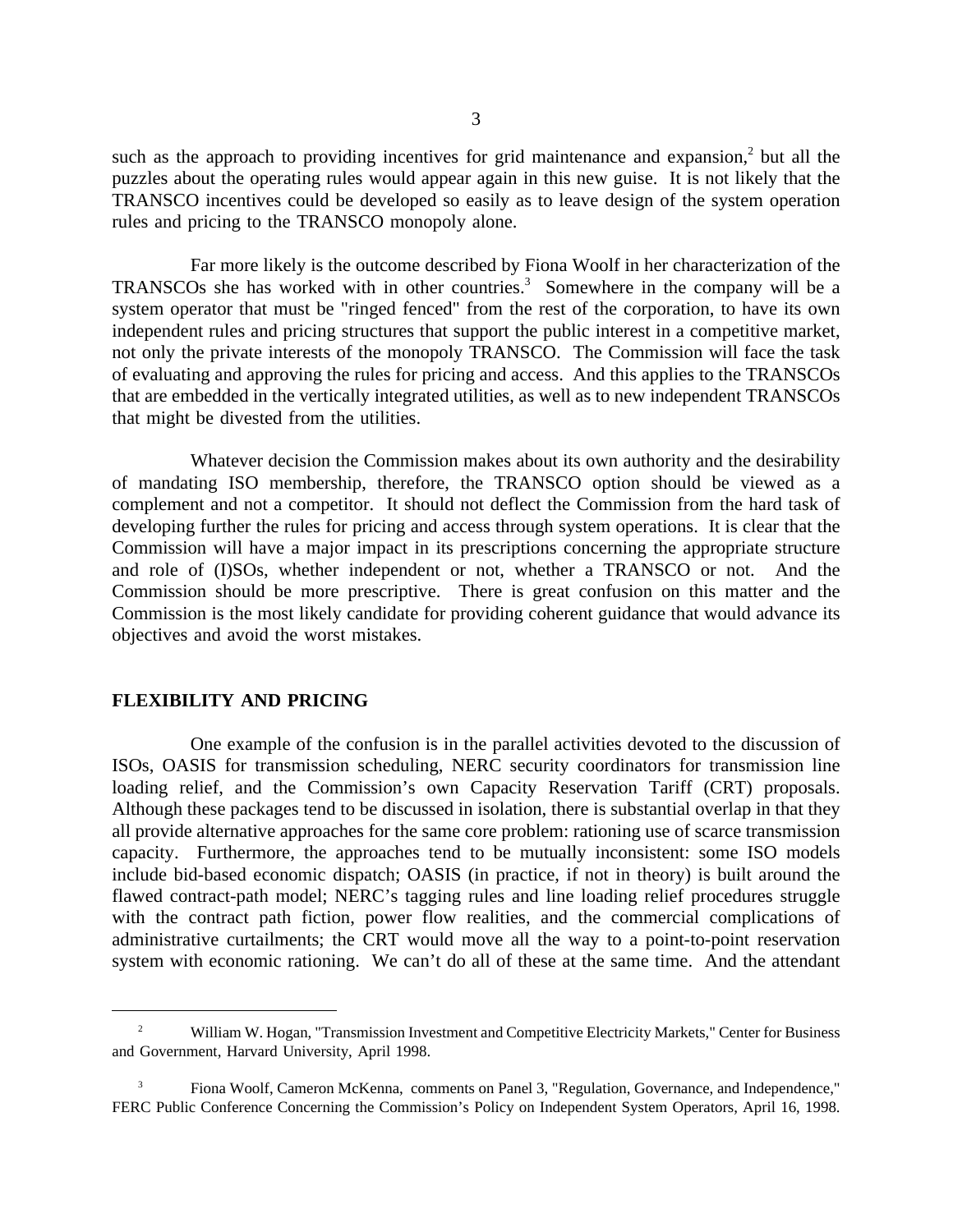problems of coordinating trade across regions may be some of the most vexing for the Commission and the competitive market.

The unwelcome news for the Commission is that the hard problem of allocating scarce transmission capacity is made much more difficult by the move to competitive markets. In effect, we have taken the black box of the vertically integrated industry, opened it, and unbundled control of the various gears. In order for the system to work, however, the gears not only have to turn--they have to mesh. This is especially true in the very short-run, as we move closer to real time operations.

Everyone wants non-discrimination and the maximum possible degree of flexibility for market participants. But to provide this flexibility, and make sure the gears mesh, it will be necessary to align the incentives of the participants with the success of the overall market. Either the incentives must match the system realities, or the ISO pricing and access rules will be restrictive and dictate customer choices. Furthermore, the role of the ISO inevitably will encompass both reliability and commercial issues. The supposed distinction between reliability and economics is a mirage which will provide no comfort in practice. The nature of the electric grid dictates that decisions motivated by reliability concerns will have substantial commercial impacts, especially when the system is constrained and the decisions matter most. The only issue is the degree to which we will be explicit about the interaction between reliability and economics, in order to improve both efficiency and transparency.

Cursory treatment of the connection between usage prices and operating decisions should be among the major casualties of the electricity restructuring process. If customers have flexibility in the choice of generation, spot purchases, bilateral transactions, and so on--then prices matter and prices should reflect marginal cost impacts. In large part, control of operating decisions is moving from engineers motivated by principles of efficiency, to market participants motivated by profit. This is a major purpose of electricity restructuring--to change the locus of such key decisions. If we want the market to be guided by prices, and we expect and intend for people to take these prices seriously, it becomes important to follow the usual advice to "get the prices right."4

#### **GETTING THE PRICES RIGHT IN PJM**

The debate over transmission usage and the earlier experiment with a zonal transmission pricing approach in the Pennsylvania-New Jersey-Maryland Interconnection (PJM) provide a stark illustration of the difficulty and the challenge. In March of 1997, the Commission approved an interim transmission access and pricing system to operate in conjunction with a real-time spot market coordinated through the PJM ISO. Faced with opposition to a full locational pricing and congestion charging mechanism for actual use of the

William W. Hogan, "Independent System Operator: Pricing and Flexibility in a Competitive Electricity Market," Center for Business and Government, Harvard University, February 1998.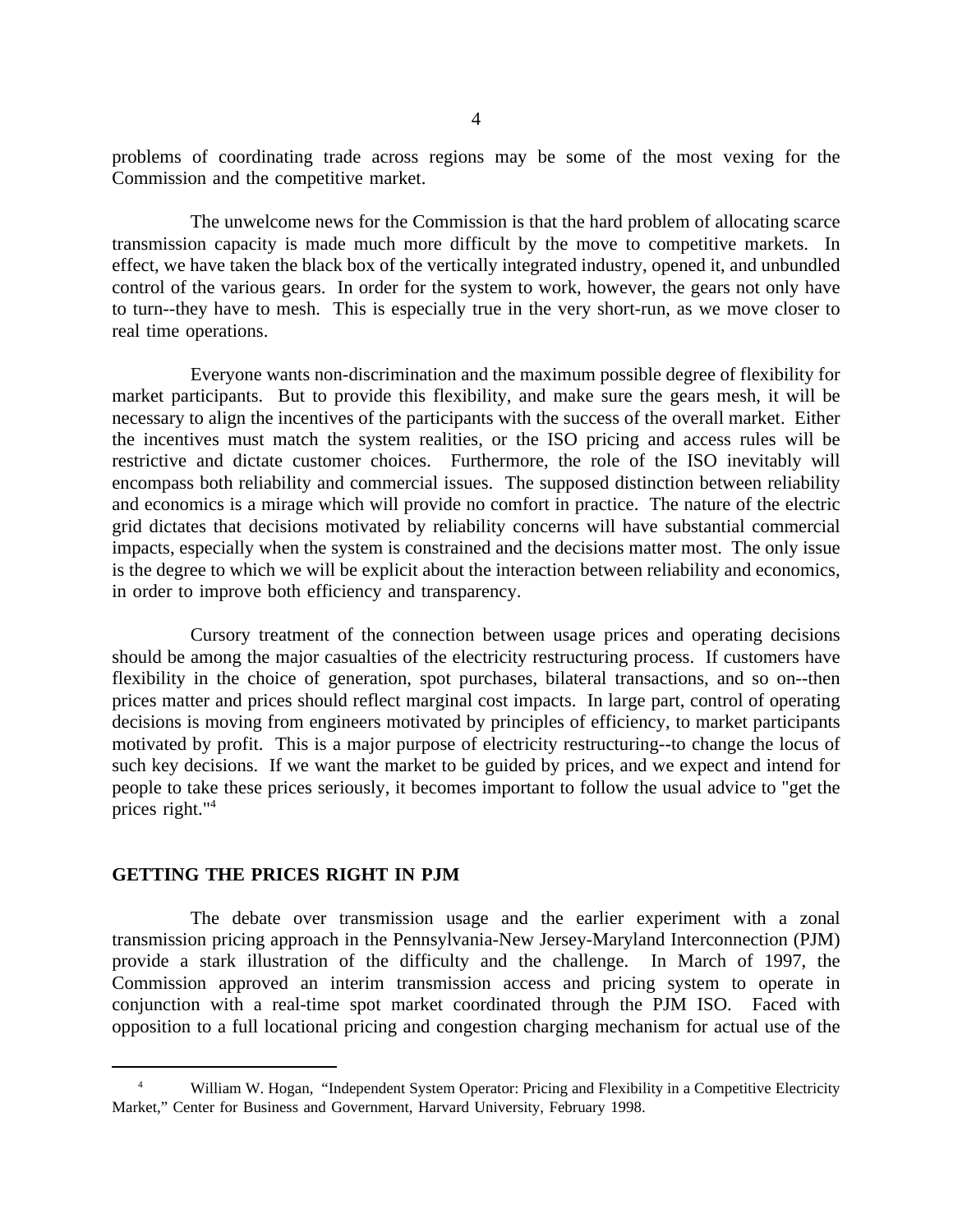system, the Commission endorsed the locational approach in principle but adopted temporarily an alternative model proposed by Philadelphia Electric Company (PECO) and others. The PECO approach minimized the importance of transmission congestion and rejected the locational pricing model as too complicated and unnecessary. Instead, the PECO model would treat the entire PJM system as a single zone.

In essence, the PECO model priced all transactions through the spot-market at the "unconstrained" price, based on a hypothetical dispatch. To the extent that the actual dispatch encountered transmission constraints, the PECO model would pay the more expensive generators to run and average these congestion costs over all users.

The model included two other notable features. First, in the face of transmission congestion, the generators that were constrained not to run would be paid nothing, even though they had bids below the "unconstrained price." There was objection to adopting any system that depended on paying generators not to run, with the attendant discrimination and perverse incentive effects. Second, market participants had the option to schedule bilateral transactions separate from the bid-based economic dispatch of the ISO, with a separate payment for their share of the total congestion cost. This flexibility to use bilateral transactions or to participate in the coordinated spot market was a major design objective not to be abandoned.

This pricing system is representative of a zonal approach, and has much in common with zonal systems adopted elsewhere in the world.<sup>5</sup> However, should the system become constrained, the two exceptional features noted above would create a powerful and perverse incentive. If there were no transmission constraints, there would be no transmission congestion and everything would work as with the locational pricing system. But when congestion appeared, everything would be different. The supporters of the zonal approach argued that the total cost of congestion would be small, summed over the year, and therefore any inefficiencies could be safely ignored.

Ignoring a difference between prices and marginal costs is a safe practice in a regulated world without flexibility and choice. The incentives don't matter and the small costs get lost in the larger system. It can work inside the closed black box. But the cost of ignoring a gap between prices and marginal costs in the world of choice can be large indeed. Witness the events when the PJM system became constrained, starting in June of 1997.

The data for a representative constrained dispatch found the marginal cost in eastern PJM at about \$89 per MWh, when at the same time the marginal cost in the west was \$12 per Mwh. At the same time, the "unconstrained" price for the "One Zone" (Oz) was approximately \$29 per MWh. The incentives were clear. A customer could buy from the spot-market dispatch at \$29, or it could arrange a bilateral transaction with a constrained-off generator in the west at

<sup>5</sup> Here the issue is pricing for transmission congestion. The recovery of embedded costs of transmission investment through access charges is a separate matter that is amenable to zonal approach.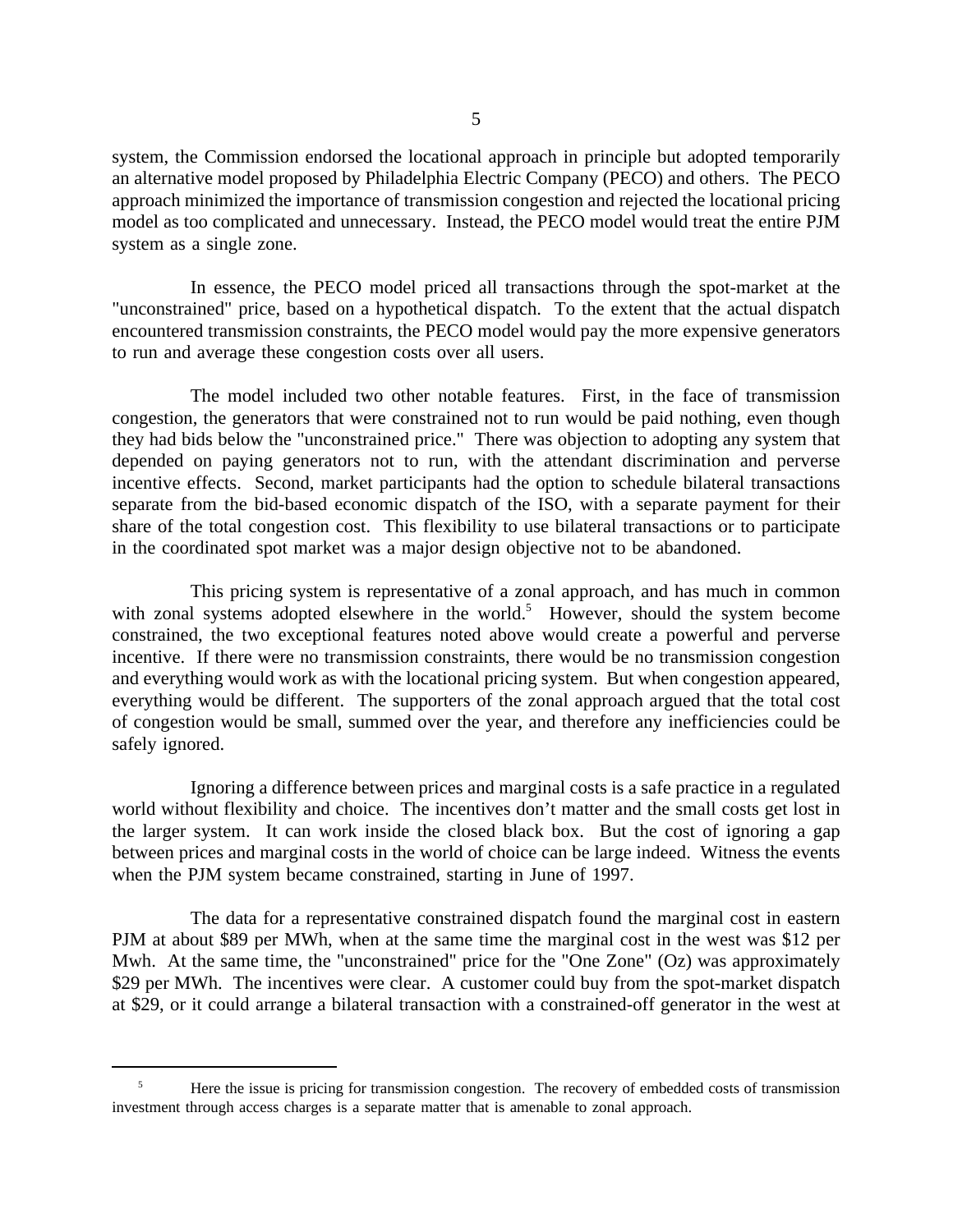a price closer to \$12.6 The small average congestion cost would be the same either way, and would not affect the choice. The choice, therefore, presented a low-level IQ test.

Faced with these incentives, constrained-off generators passed the IQ test. They quickly arranged bilateral transactions and scheduled their power for delivery. This, in turn, required the ISO to constrain the output from some other generator,



who would then follow the same direct path to a bilateral schedule rather than sit idle and collect nothing. Soon the ISO had no more controllable generating units with which to manage the transmission constraints. Unable to fix the perverse pricing incentives, the ISO resorted to administrative mechanisms to prohibit bilateral transactions or declare a "minimum" generation emergency during the peak generation period. In effect, while restructuring to facilitate a market, the unintended consequences of superficially simple pricing spawned administrative rules to prohibit the market from responding to the price incentives when they mattered most. Shackled with inconsistent pricing rules, the ISO had to resort to direct preemption of market choices.

The point was made in a dramatic way. The important issue is not the total cost of congestion, which may be small on average. The point is the incentives at the margin when the system is constrained. In designing the rules for transmission pricing and access for a competitive market, it matters little what the rules are for periods when the system is unconstrained. The important question is how the rules deal with the market when the system is constrained. Even if the total cost of congestion might be modest over the year, the gap between \$29 and \$12, or \$89 and \$12, is more than sufficient to get the attention of market participants. Given the margins in this business, they will change their behavior for \$1. And the changes in behavior can substantially affect system operations; in fact, the whole point of electricity restructuring is that changes in behavior can affect system operations and lead to different patterns of electricity use and investment.

In the locational pricing system, the perverse incentives would not arise. Given the same facts as above, the locational prices would equal the marginal costs. Those customers

<sup>6</sup> Power Markets Week, September 1, 1997, p. 13.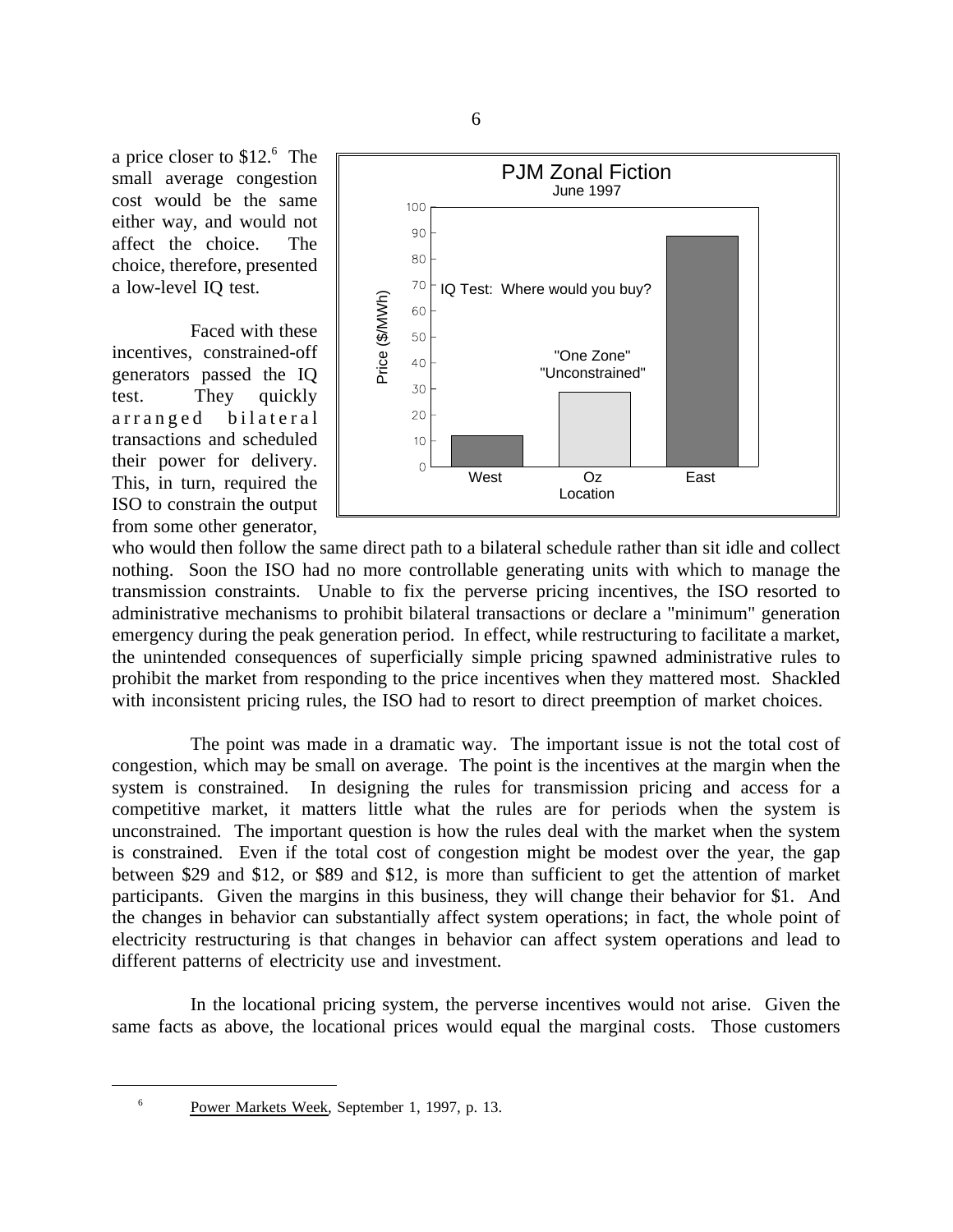purchasing power from the spot market in the east would have seen \$89 as the price. True, they could have arranged a bilateral transaction with a generator in the west, paying \$12 for the energy. But they would then face a transmission charge of (\$77=\$89-\$12), making them indifferent at the margin, just as intended. Likewise, customers in the west would pay \$12 and have no incentive to change. Every generator would be producing at its short-run profit maximizing output, given the prices. The market equilibrium would support the necessary dispatch in the presence of the transmission constraints. Spot-market transactions and bilateral schedules would be compatible. Flexibility would be allowed and reliability maintained consistent with the choices of the market participants.

The PJM ISO was fully aware of the perverse incentives of zonal congestion pricing and the problems they created, but without the authority to change the pricing rules it had no alternative but to restrict the market.

Faced with this reality, the Commission acted to approve the locational pricing system that became operational in PJM at the beginning of April of 1998. The developing experience with this full locational pricing of the use of scarce transmission capacity deserves close study by the Commission and all SOs.<sup>7</sup>

Although these are the early days, the new pricing mechanism is working as anticipated by the ISO and the supporters of the approach, but apparently not as anticipated by many who dismissed the importance of this issue. The month of April is not typically a highly constrained period in PJM, and it would not have been impossible for the first days of locational pricing to have been boring. With no constraints, the locational prices, ignoring losses, would be identical at all locations. The cost of transmission between points--the difference in the locational prices- would have been zero. Nothing much might have happened until we approached the summer, when congestion would be more likely, as for the previous year.

In the event for the first 23 days of operation, the results were not boring, at least to me. The system experienced transmission constraints, locational prices separated, and the opportunity cost of transmission was quite large. The lowest locational prices were sometimes negative, reflecting the value of counterflow in the system where it would be cheaper to pay participants to take power at some locations and so relieve transmission constraints. The highest locational prices were very large, much larger than the marginal cost of the most expensive plant, reflecting the need to simultaneously increase output from expensive plants and decrease output from cheap plants, just to meet a increment of load at a constrained location. Over all hours, the low price was -\$45 at 1500 hours on April 18 at "JACK PS," and the highest price was \$232 at 1100 hours on April 16 at "SADDLEBR," both locations being in the Public Service territory. As large a range as this is, it is smaller than the range in marginal costs that occurred before the

<sup>7</sup> The data available at the time of this writing and used here were taken from the PJM web site at www.pjm.com for the period April 1 through April 23, 1998.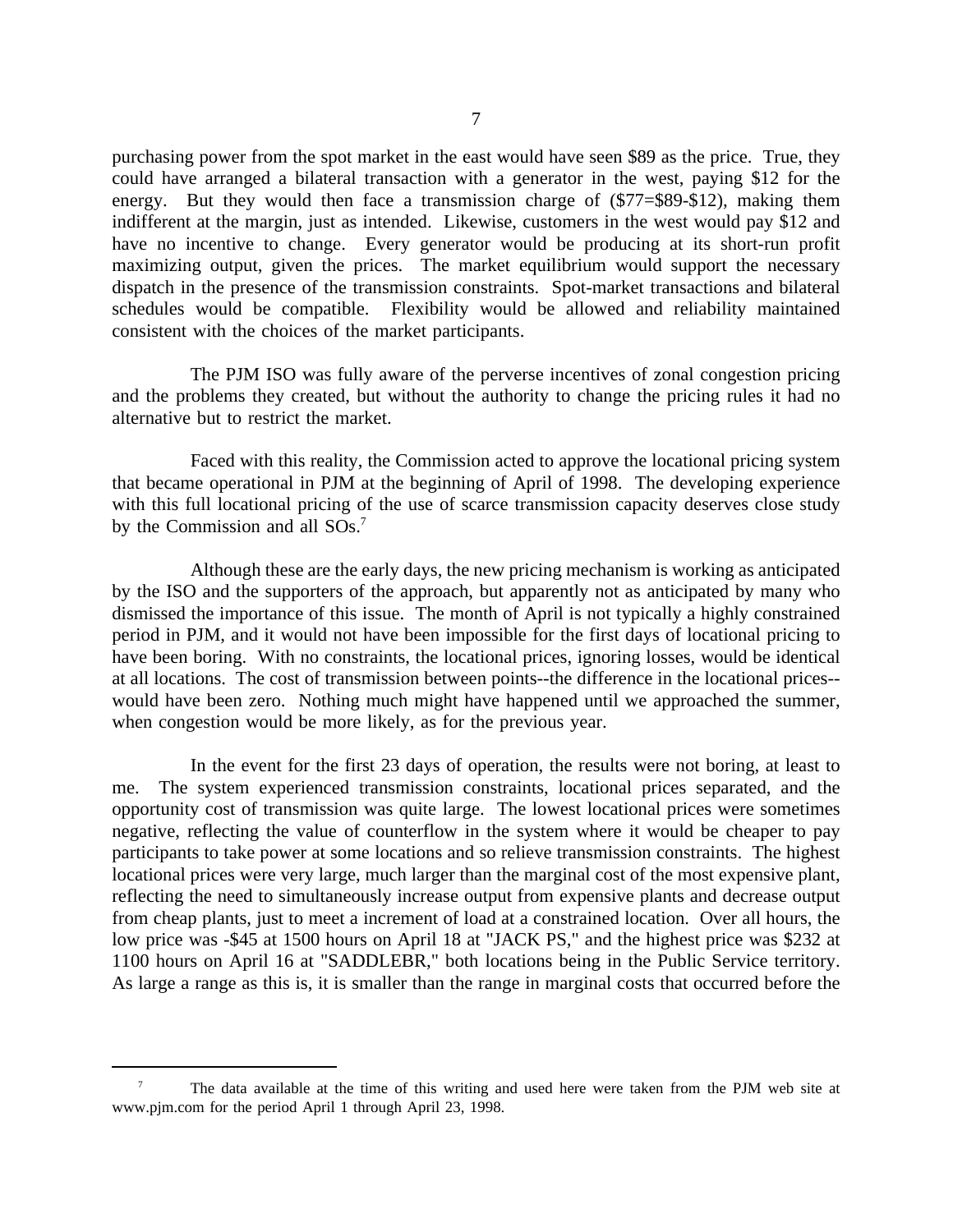prices were charged when users could ignore the cost of congestion.<sup>8</sup>

The contemporaneous difference in locational prices, which is the price of transmission, has been large as well. If we take the \$1 per MWh standard as an arbitrary threshold, the range of highest to lowest price across locations exceeded the threshold for 94 hours, or approximately 17% of the time. As shown in the accompanying figure, the frequency distribution of the price range in constrained hours is skewed, with a median



hourly price range at \$28 and a mean of \$45. When the system is constrained and the market incentives matter the most, the marginal costs of transmission can be large.

The evidence shows many things. For example, calculating and reporting of the locational prices for each point on the grid are not an especially complex tasks, at least for the system operator who has the necessary information available. The prices can be available every five minutes on the Internet. Faced with these prices, the market participants adjust their behavior, just as intended. The transition was not painless, especially for those who ignored many warnings and entered into "sellers choice" contracts that gave the seller the maximum theoretical financial advantage for relieving congestion. Presumably, this form of contract will disappear, or be properly priced in the future, and the market participants will become more attuned to the use of fixed transmission rights to hedge much of the cost of congestion. But market participants who rely on the spot market and are not prepared to pay for congestion hedges, will see the price signals that align their incentives with the reality of system operations.

What about aggregating PJM into a few zones, if not just "Oz"? The PJM ISO is reporting prices for approximately 2000 locations. This is a convenient way to represent the data, because it is how the data are organized for actual system operations. However, some of these locations are really just multiple units at the same point on the grid, and would necessarily have the same prices in most circumstances. For other points on the grid, the zonal argument is that the locational differences would be minor, and could be represented by a relatively few zones.

<sup>8</sup> On March 26, 1998, at 2200 hours, the difference between the highest to the lowest marginal cost was almost \$400.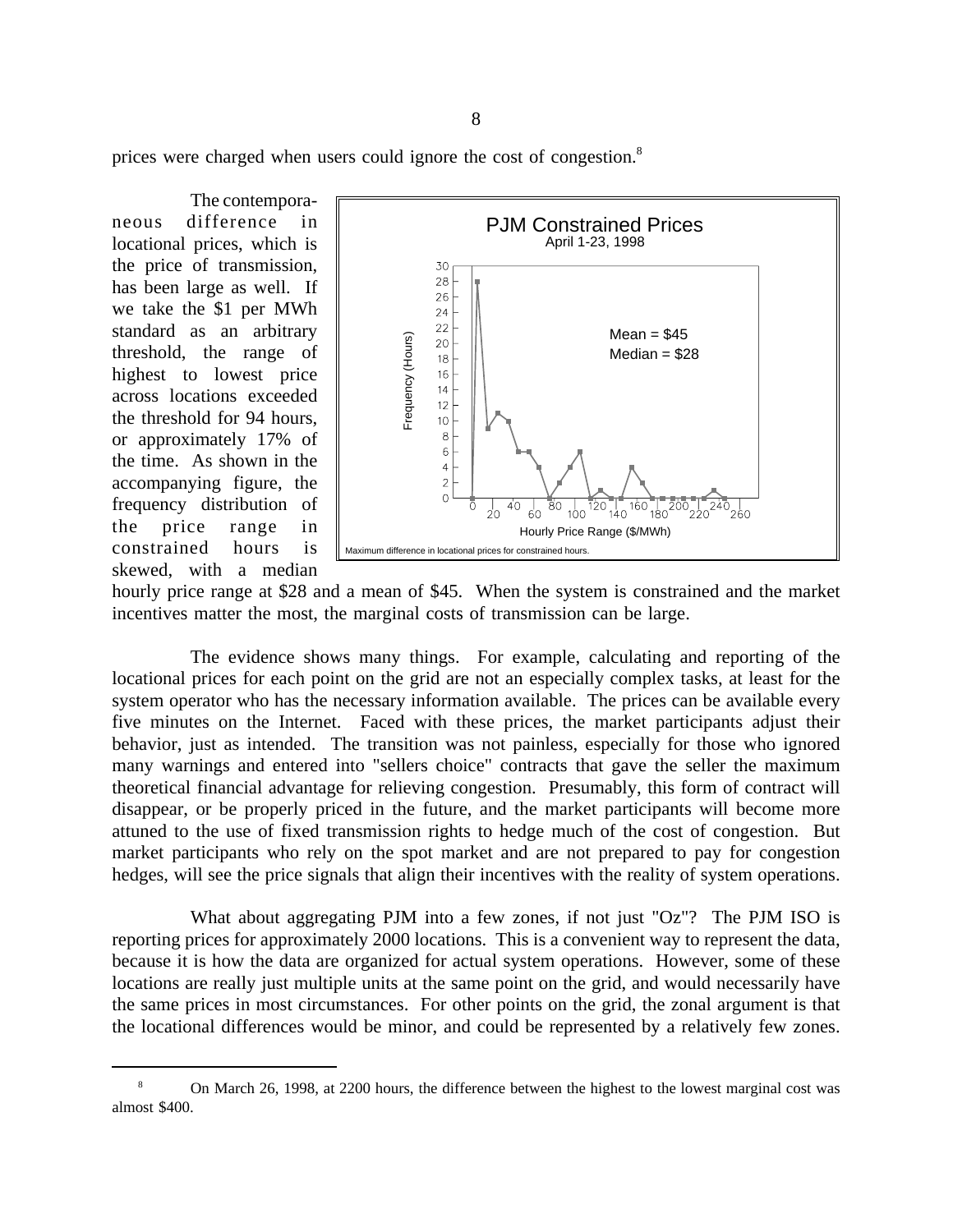This view has been subjected to a test over these first days of operation.

April is a period that could have been a relatively unconstrained, presenting a low hurdle for the zonal approach. The choice of the appropriate zones would not be an easy matter, and there is some ambiguity in clustering criteria. However, one simple way to summarize the data would be to examine the average and the variation of prices at different locations during constrained hours. If two locations always have the same prices, then the two average prices would be the same and the two standard deviations of the prices would be the same. These conditions would be necessary, but not sufficient, for the prices to be the same at the two locations. Hence, this straightforward calculation gives a lower bound on the number of different locations with sometimes unique prices.

The accompanying figure plots the data on average price and standard deviation of price across 94 constrained hours for all the locations reported by the PJM ISO. There are 2000 points in the graph, one for each location. Were it true that there were only a few zones, the graph would show a few clusters of locations where the average prices were the same and the standard deviations were the same. In fact, there is substantial dispersion. After the first



23 days of operation, there were 732 locations within PJM where the prices the points do not overlap and were different by this lower bound test. Presumably as more experience develops and different constraints appear, this number will grow. Recall that in a sufficiently interconnected network, a single thermal limit on a transmission line could create different prices at every location, sometimes very different. This is contrary to the intuition that arises from the misleading analogy to a simple radial transmission connection without any network interactions, where a single constraint results in only two prices. But the network interactions and the many different prices are quite real and no surprise to the system operators.

The standard of no difference in prices may be too strict, and we might be willing to declare two locations as the same if they are close enough. Defining the standard for close enough would be contentious, but it may be moot. If we accept the \$1 per MWh threshold above and ask how many separate zones would be necessary to cover all the points in the figure, the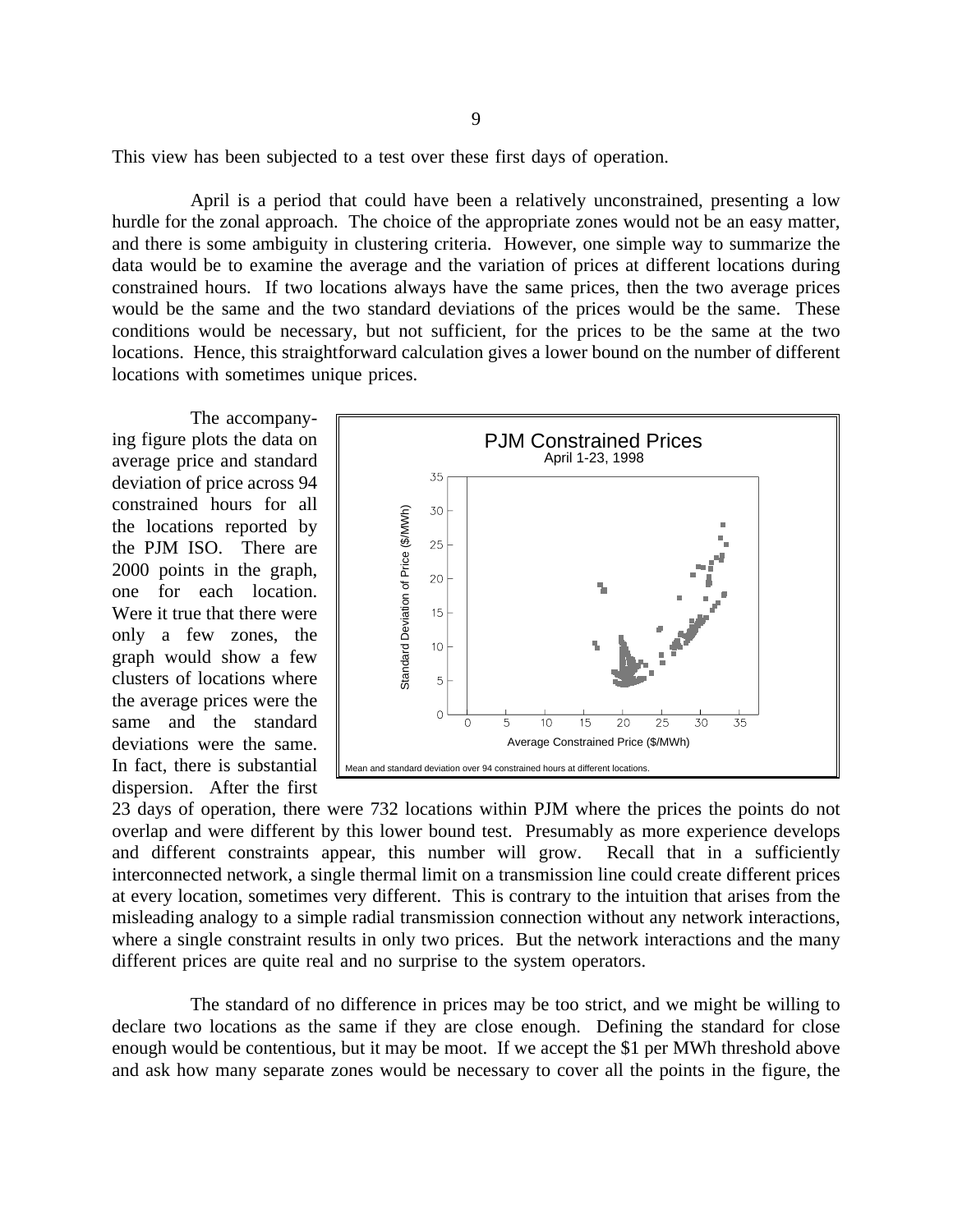answer is 60 zones, so far.<sup>9</sup> This is far more than the few zones predicted, and there is no reason to believe that we are finished adding to the list. Furthermore, as is obvious, the effect of locational pricing for "natural" zones is to produce the same price for all such locations. Hence, aggregating to zones where prices are almost the same still results in many zones and no apparent simplification with any meaning. We might as well do the simpler thing of using the locational prices at each location. Aggregating across locations to a few zones, by contrast, necessarily means combining like with unlike, thereby recreating in microcosm the perverse incentives of "Oz," leading to a breakdown of the non-discriminatory market and administrative restrictions on choice.

The interaction between reliability (with its inescapable physical realities) and economics will limit the acceptable ISO access and pricing rules for allocating scarce transmission capacity. It would be desirable to offer market participants flexibility in their own decisions. A great deal of flexibility in combining a range of bilateral schedules and spot transactions would be possible. However, the more varied and flexible the options for the market participants, the more important it will be to get the prices right, meaning consistent with the marginal impacts on the system. The whole point of the turn to greater reliance on competition is that the market participants will respond to incentives. As we have seen, if prices don't provide the right incentives, consistent with the impacts on the system, the participants will respond in their own interests without concern for the system effects, and the ISO will be driven inexorably to intervene in the market and restrict choice.

## **PRESCRIPTIONS FOR (I)SOs**

There are a few essential services related to coordinating use of the transmission grid where the ISO is both necessary and would have a significant comparative advantage. For example, although it is possible to design an ISO that ignores market preferences, the ISO would have a significant advantage in conducting its short-term coordination activities through an open spot market. In addition to the immediate efficiency improvements, the transparency and ease of entry for small participants would provide a wealth of benefits for promoting the long-run competitiveness of the market. These benefits would include a practical framework for implementing the Commission's CRT proposals, which is embedded in the PJM approach.<sup>10</sup>

The PJM model and similar systems such as for New York, New Zealand, and so on,

<sup>&</sup>lt;sup>9</sup> Starting with separate zones for the 10 service territories and sorting on the average and then the standard deviation. To date, Atlantic Electric plus the three service territories outside Pennsylvania and New Jersey have been like one zone, according to this test. The external connection zones would be in addition to the 60 internal zones.

<sup>&</sup>lt;sup>10</sup> Scott M. Harvey, William W. Hogan, and Susan L. Pope, "Transmission Capacity Reservations and Transmission Congestion Contracts," Center for Business and Government, Harvard University, June 6, 1996, (Revised March 8, 1997).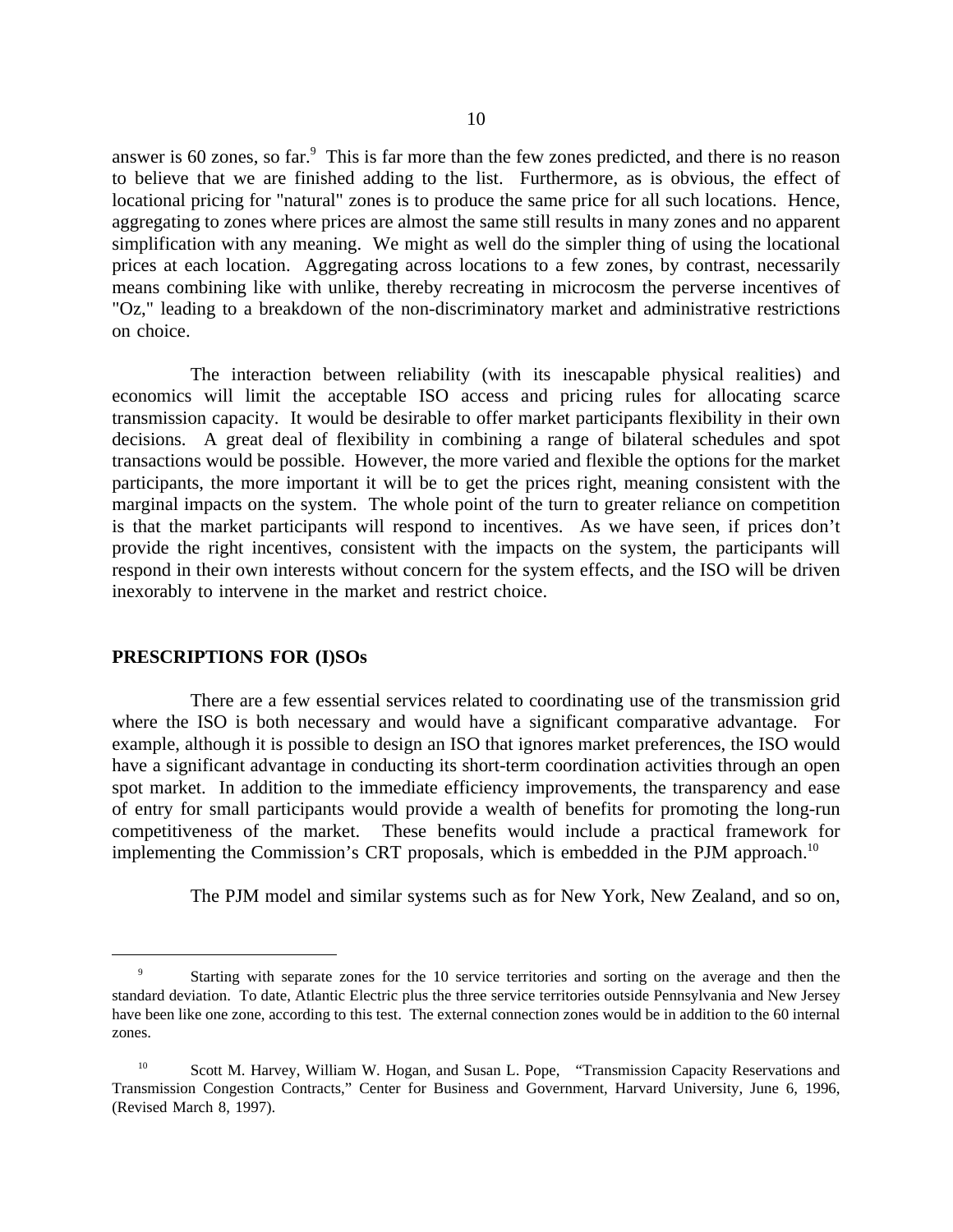provide open access with non-discriminatory pricing. The critical short-run matter of congestion pricing and allocation of scarce transmission capacity through locational marginal cost pricing complements other components to deal with the longer-term issues that go beyond system operations. Transmission fixed costs are recovered primarily through system-wide (but not necessarily uniform) network service charges. The ISO administers both a spot market and bilateral schedules, while maintaining reliability under principles of bid-based, economic, security-constrained dispatch. Fixed transmission rights (i.e., transmission congestion contracts) are available for congestion costs between locations, creating the market equivalent of perfectly tradeable physical transmission rights, making the CRT proposal a reality in the only way that is likely to be feasible. Future developments to include multi-settlement systems for forward markets, FTR auctions and coordinated FTR trading.

There is little public policy justification for approving ISO rules that go in the direction of adding further complications while restricting participant choices. Hence, it would be appropriate for the Commission to prescribe rules for the ISO that would support a competitive market in the real world, rather than an idealized world where network complications could be ignored. At a minimum, the Commission should look with great skepticism on proposals that begrudgingly acknowledge that a certain function must be performed by the system operator, but then require that it be performed badly. For example:

> **Balancing Services and Penalties.** The ISO must provide real time balancing to maintain system integrity. Balancing imposes costs, and those relying on the balancing services should pay these costs. However, a strong burden of proof should face those who would charge balancing penalties in excess of costs, or restrict voluntary access to balancing services.

> **Balancing Constraints.** The ISO must maintain aggregate energy balance in the system, but there is no physical necessity and no public policy interest in requiring particular combinations of transactions to remain balanced. Quite the contrary. Individual balancing requirements both complicate the task for the ISO and provide a device to reinforce market power. This goes against the public interest.

> **Least-Cost (Re)Dispatch.** The ISO must be able to (re)dispatch plants in order to manage transmission congestion. Rules designed to prevent the ISO from applying the familiar principles of economic dispatch run contrary to the notion of competitive markets and the public interest.

> **Voluntary Bidding.** When doing an economic dispatch, it seems logical for the ISO to make the adjustments taking into account the preferences of the market participants as expressed by their voluntary bids. There should be a strong burden of proof for those who argue that it is necessary to restrict the voluntary bids, or discard consideration of some bids.

> **Transmission Rights and Dispatch.** The ISO must coordinate the use of the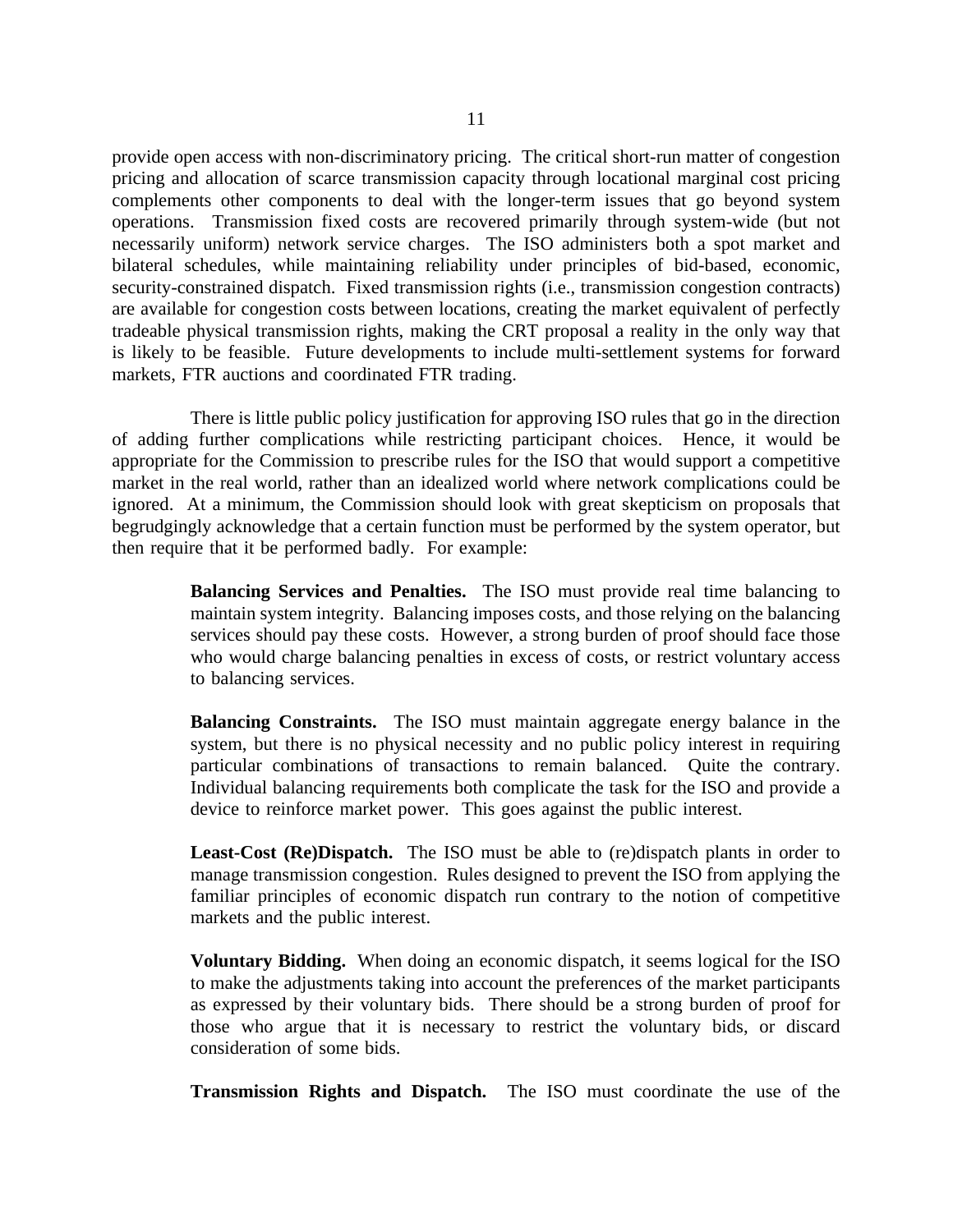transmission system. And once the actual use of the transmission system is determined, so is the dispatch. The Commission should look with skepticism on any proposal built on the flawed foundation that transmission usage and dispatch can be separated.

**Restricting the Grid.** The real reliability conditions for the electric grid include an ensemble of contingency conditions and complicated network interactions. Relatively few of these real constraints are simple limits on the actual flow across certain interfaces. The Commission should look skeptically at proposals that require derating the real capacity of the grid in order to make a few flow limits sufficient to guarantee reliability under a simple market model.

**Pricing Transparency.** Only the ISO would have the information needed to calculate and post locational prices, as in PJM. The computations are easy for a given dispatch, but only the ISO has all the information about the dispatch. Given the striking gap between the previous claims that congestion is insignificant and the observed reality of true locational pricing in the first real implementation in the United States, the Commission should have a strong interest in prescribing that the real locational marginal costs--considering the real network interactions, and not just simplified zonal aggregations--be made available on a regular basis.

Regrettably, these illustrative recommendations are motivated by components found in quite real proposals, a few already approved by the Commission. Some market participants may prefer large transaction costs, trading obscurity, barriers to entry, and the ability to exploit market power. They should oppose these and similar prescriptions. But we should not confuse the public interest in greater competition with an interest in greater profits for ever more competitors. The Commission is the principal body imbued with responsibility for the public interest that can prevent such mistakes.

At the Commission's conference, Richard Haigh observed that embracing these recommendations would be the same thing as supporting an ISO that operates a "residual pool."<sup>11</sup> This is true. For some, the terms invoke a doctrinal reaction beyond reach of any reason, and this is a killer label. However, for those willing to look beyond preemptive dismissal and discuss the ideas on their merits, we should note that the equation runs both ways. Those who reject an ISO which operates such a voluntary, short-run, residual pool to coordinate the spot market are rejecting some or all of these principles, a rejection for which there seems to be little or no justification other than a fear of the open, competitive market that would result. Rejection of these principles amounts to saying that the ISO must perform certain functions, but badly.

<sup>&</sup>lt;sup>11</sup> Richard Haigh, The National Grid Company, comments on Panel 5, "ISOs and Transmission Pricing," FERC Public Conference Concerning the Commission's Policy on Independent System Operators, April 16, 1998..